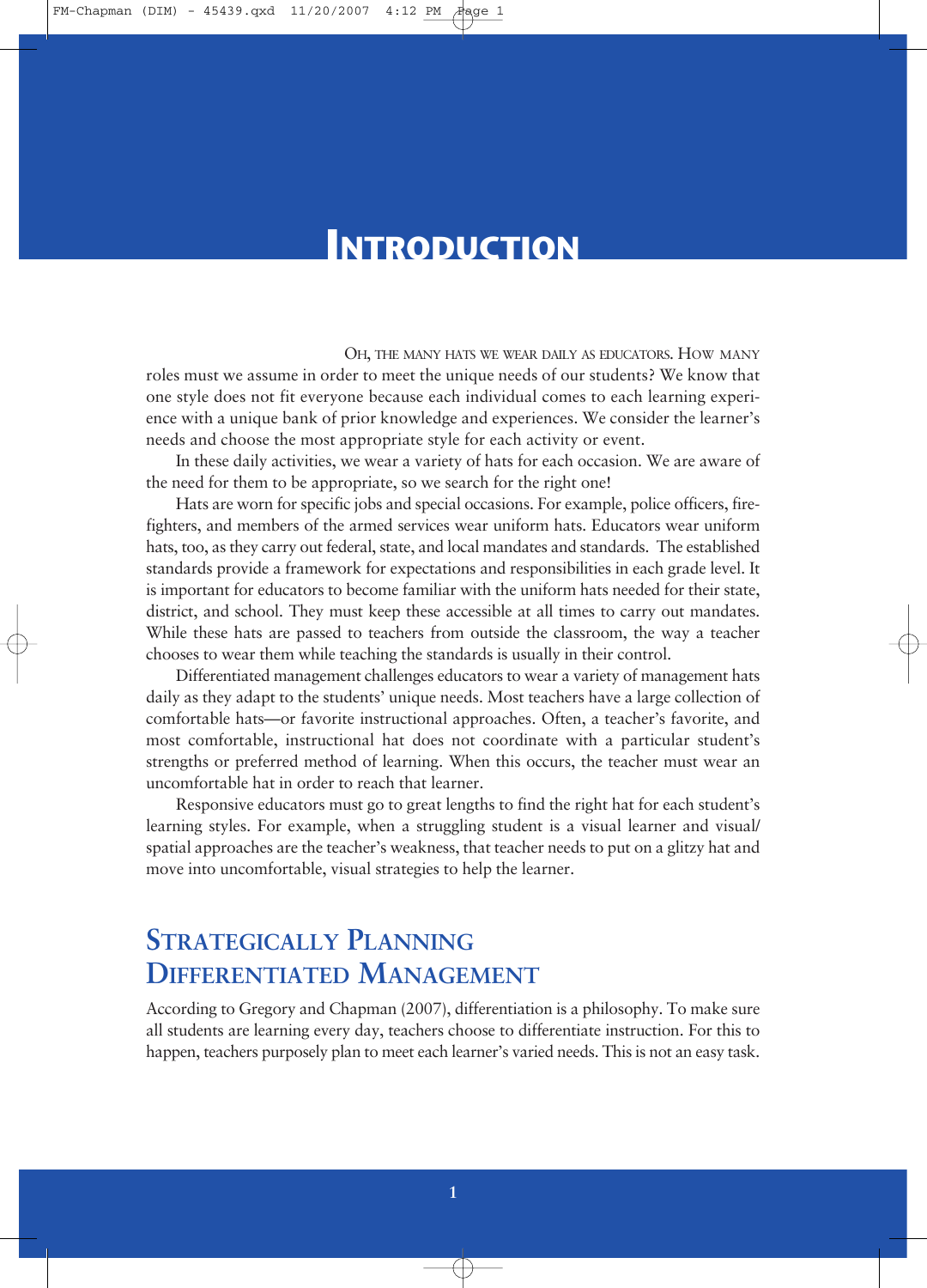The differentiation movement is making educators more aware of the need to reach the diverse needs of the population in a classroom. This idea has been discussed for centuries, but today, more than ever, educators are doing a better job of meeting this goal. They are improving because they have more assessment tools, instructional techniques, models, strategies, and resources. This belief is creating more multidimensional classrooms than ever before. But with so many activities and assignments going on simultaneously, teachers need well-planned management strategies to be successful.

## **WHAT ARE DIFFERENTIATED MANAGEMENT STRATEGIES?**

Differentiated management strategies organize and customize instruction to provide the very best learning opportunities for each student. Routines and rules are carefully selected and designed to meet learners' changing needs.

Teachers who are taking the first steps into differentiated instruction need to begin with small steps, choosing one or two strategies or activities to implement at a time. Teachers currently using differentiated management techniques can adapt the ideas to tweak their skills, reaffirm their beliefs in present approaches, add novel strategies, or a new twist to old ways of doing things. The checklists, charts, outlines, activities, and suggestions in this book can be used to plan and organize differentiated instruction.

The keys to successful use of differentiated instructional management include the following:

- Maintaining a learning environment that is comfortable and stimulating
- Assessing students' individual needs before, during, and after learning
- Using the assessment data to plan strategically with the most beneficial models, techniques, and strategies
- Selecting and organizing instructional activities for the total group, individuals, partners, and small groups
- Instilling each student's desire to learn and improve

## **TEACHER JUDGMENT: CHOOSING THE APPROPRIATE HAT FOR THE OCCASION**

Teacher judgment is a key to selecting the appropriate hat to wear for each instructional event. For example, when assessment data is analyzed, the teacher makes decisions about how to use the results. Here are some questions to address in selecting the hat to wear for the student's best interest.

- What is the best strategy to use so this individual can learn this concept?
- Do I need to assume the role of a facilitator or teacher?
- Does the student need to work independently or with a partner?
- Will I need to rewind or fast forward the curriculum for this student?
- Do I need to continue with grade-level instruction for this learning segment?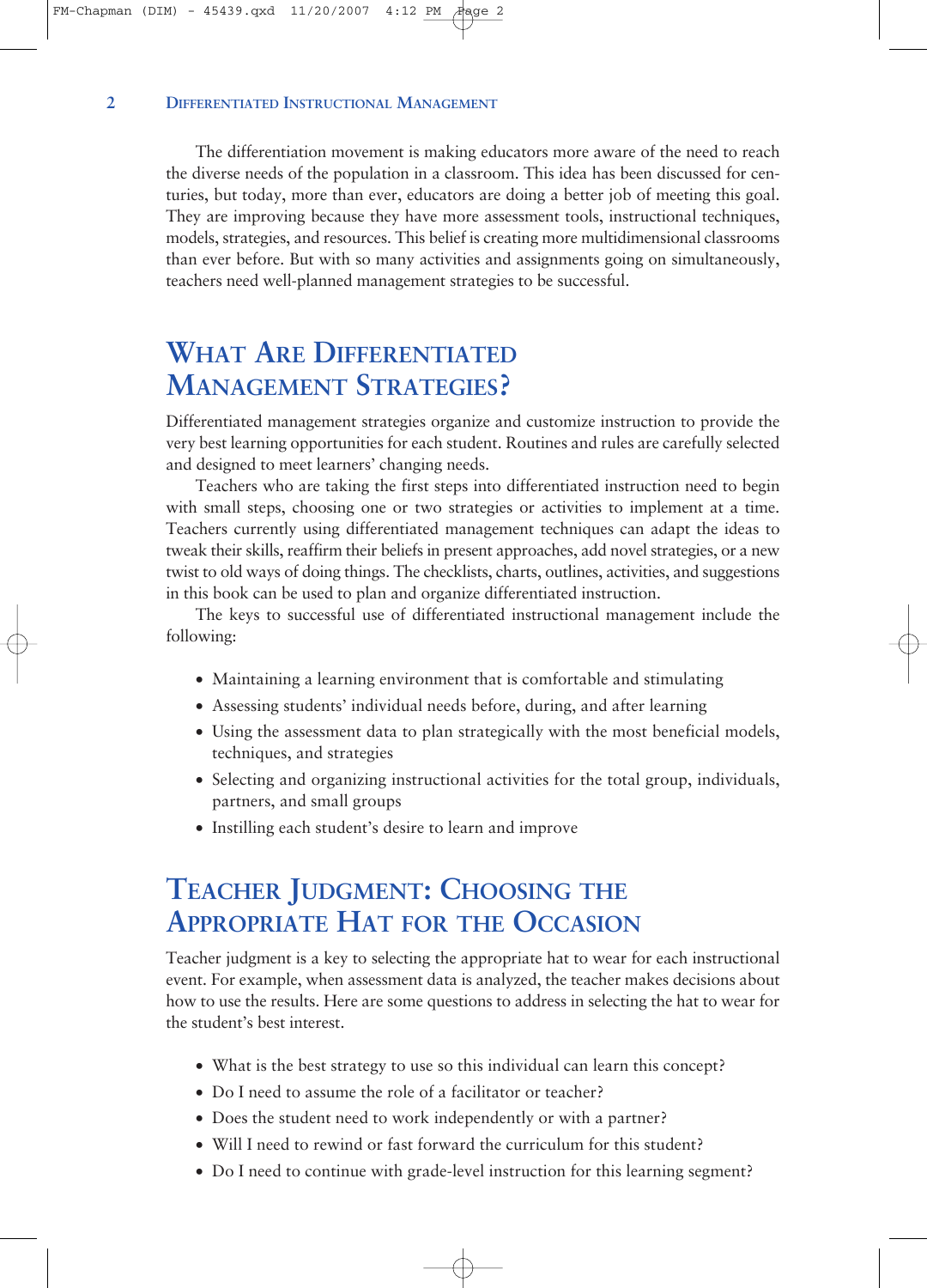Effective instructional management decisions are based on the teacher's ability to select the standard and the content information to reach and teach each learner. Selection, organization, and pacing of instruction for the student's uniqueness are determined by many factors, including the learner's . . .

| Knowledge base      | Cultural background | Learning styles  |
|---------------------|---------------------|------------------|
| Strengths and needs | Special needs       | Preferences      |
| Cognitive ability   | Personality         | <b>Interests</b> |

## **ANALYZE SELF AND PURPOSE OF DIFFERENTIATING**

Teachers need to take a look at themselves before deciding to differentiate their instruction. They need to decide what they currently are doing well to meet the unique needs of learners in their classroom, what can be done better, and why they feel they should work toward building a differentiated curriculum. The following checklist will answer some of these questions.

Fill in the answers to the questions below to see how ready you are to implement differentiation strategies into your classroom. Keep this survey so you remember the areas to improve.

#### **Y = YES!** I do this!

**N = NEED!** I need to improve in this area.

To differentiate, a teacher needs to . . .

- 1. \_\_\_\_\_\_ Know standards and students.
- 2. \_\_\_\_\_ Teach with knowledge, passion, and "with-it-ness."
- 3. \_\_\_\_\_ Use assessment data to guide planning for the diverse needs of the students.
- 4. \_\_\_\_\_\_ Give students more control of learning to make the information their own.
- 5. \_\_\_\_\_ Customize individual and small group assignments that fit using the most effective resources for the individual student's need.
- 6. \_\_\_\_\_ Establish flexible grouping to engage students in meaningful activities that teach the standards.
- 7. \_\_\_\_\_ Provide choice.
- 8. \_\_\_\_\_\_ Reteach to zap gaps.
- 9. \_\_\_\_\_ Provide enrichment and enhancement opportunities for learners according to their knowledge base.
- 10. Create an optimal learning environment.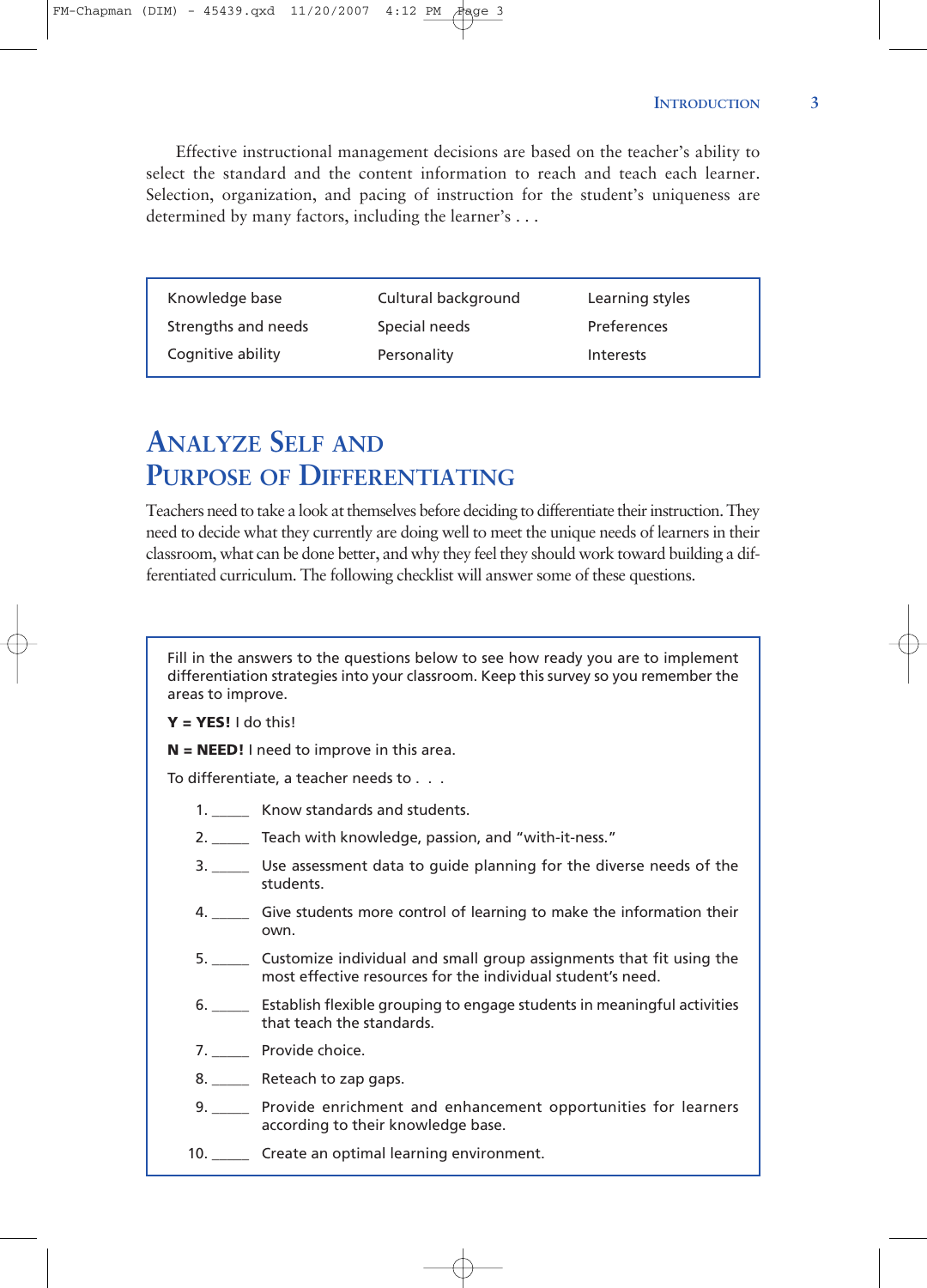| <b>Introduction.1</b>                              |                                                                                                                                                   |  |
|----------------------------------------------------|---------------------------------------------------------------------------------------------------------------------------------------------------|--|
| <b>Stages</b>                                      | <b>Implementation Thoughts and</b><br><b>Reactions to Buy-In</b>                                                                                  |  |
| Stage 1: Not interested<br>I don't need a new hat. | $\Box$ My old hat is very comfortable.<br>$\Box$ I don't have the time or energy to try<br>anything new.<br>$\Box$ This new style will soon pass. |  |
| [Complete denial]                                  |                                                                                                                                                   |  |
| Stage 2: Discovering                               | $\Box$ I'll just try it on to see how it fits.<br>$\Box$ I may keep wearing my old hat.                                                           |  |
| Trying on the new hat.                             | $\Box$ I can try this one again later.<br>$\Box$ Others like this style, but do I need it?                                                        |  |
| [Investigation]                                    | $\Box$ I feel uncomfortable when wearing it.                                                                                                      |  |
| Stage 3: Wearing the hat                           | $\Box$ Wearing it more often because it is<br>working for you                                                                                     |  |
| This hat works on certain occasions.               | $\Box$ Seeing how to make it fit into your daily<br>routine                                                                                       |  |
| [Buy-in]                                           | □ Feeling confidence<br>$\Box$ Wearing it for specific occasions and times                                                                        |  |
| Stage 4: Favorite hat                              | $\Box$ Wearing it as your most comfortable hat<br>□ Wearing it with pride and encouraging                                                         |  |
| This is my best hat!                               | others to wear it<br>$\Box$ Keeping it in an accessible place                                                                                     |  |
| [Preferred approach]                               | $\Box$ Other people see it working for teaching<br>and learning in my classroom                                                                   |  |

### **ANALYZING MANAGEMENT STYLE**

Each teacher has a personal management style that is reflected in daily teaching. Some are more comfortable in quiet rooms, while others need the buzz of active learning. A teacher's personality is reflected in the management style implemented in the classroom.

Some students respond to their teacher's style, while others may be very uncomfortable in the learning environment. It's important for the teacher to look around and make sure all the students are comfortable. This is when "knowing your students" becomes so important. If a student thrives on movement but is never allowed to get the wiggles out by getting up and taking a quick walk around, comprehension will ultimately suffer.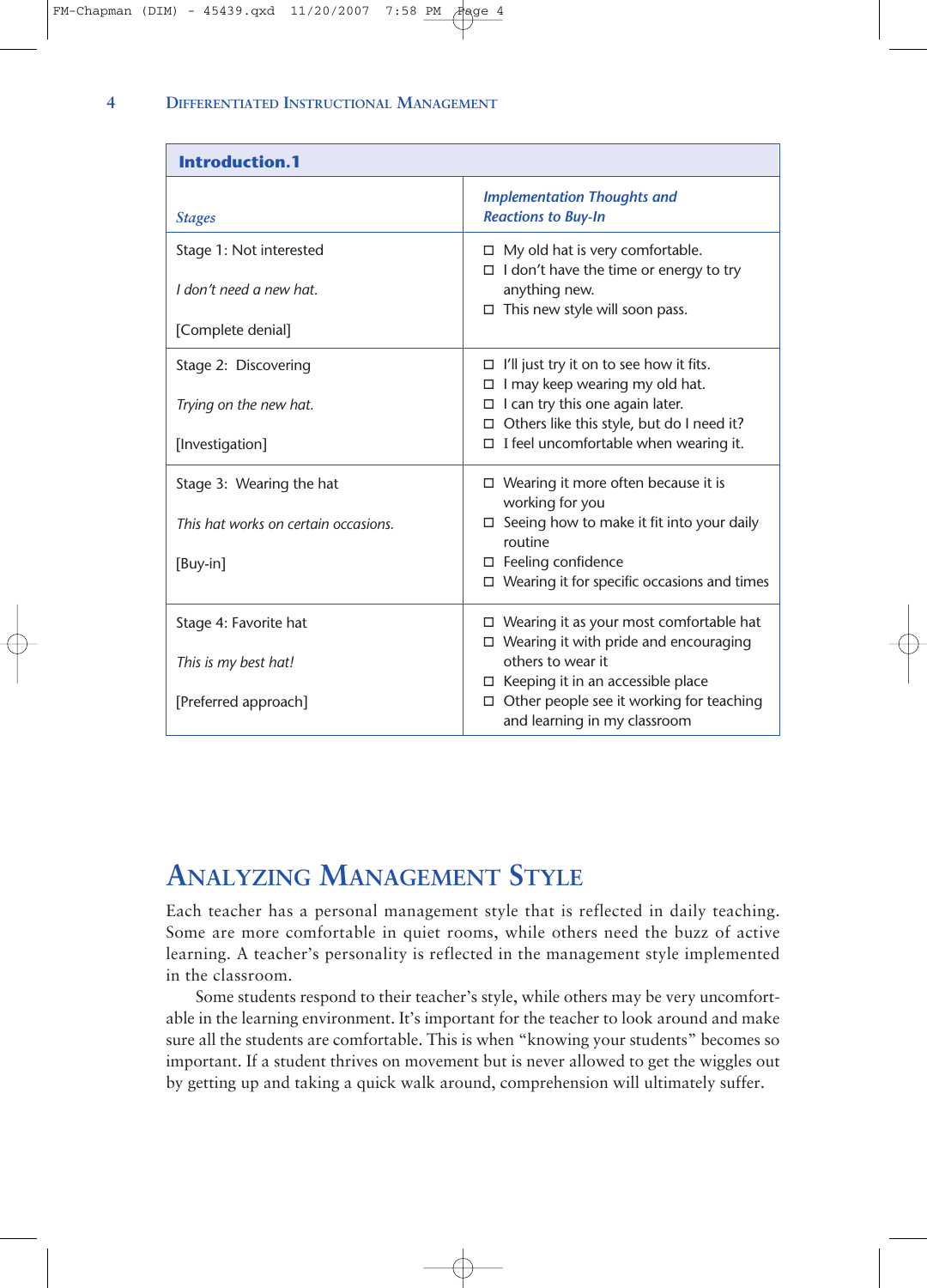Think about your personal teaching style. What management strategies support your own . . .  $\Box$  Learning style?

- □ Personality?
- □ Intelligences?
- □ Tolerance levels?

## **ANALYZING TEACHING STYLE**

The following Likert scale can be used as an informal self-analysis of teaching styles. Teachers may find that, when they fill it out or think about it, their approaches fall between the two extremes. That's okay. It can be used to move in the right direction.

| Teacher centered                                            |                                                                                                                 | <b>Student centered</b>     |
|-------------------------------------------------------------|-----------------------------------------------------------------------------------------------------------------|-----------------------------|
| teacher directed                                            |                                                                                                                 | facilitator                 |
| enforces strict rules                                       |                                                                                                                 | self-directed learners      |
| unaware of personal needs $\leftarrow$ meets personal needs |                                                                                                                 |                             |
| delegates responsibilities                                  | the contract of the contract of the contract of the contract of the contract of the contract of the contract of | shares responsibilities     |
| subject/task focus                                          |                                                                                                                 | $\rightarrow$ student focus |

### **OUR GOALS IN WRITING THIS BOOK**

We wrote this book to assist teachers with the complex task of managing differentiated instruction. We know the body of knowledge related to differentiated instruction continues to grow as researchers share information about how the brain learns. Brain imaging is not available to classroom teachers so we have to take the findings of brain specialists to identify the best practices for individual learners.

Our beliefs for effective teaching and learning are based on the latest brain research that guides our work. We believe effective differentiating teachers

- Provide management tips and strategies to design and maintain an organized, productive learning environment for each student.
- Present models as blueprints for planning and organizing differentiated instruction.
- Present management techniques and ideas to effectively incorporate flexible grouping strategies as needed.
- Add to the repertoire of strategies for differentiated instruction.
- Assist in the process of gathering and managing assessment data before, during, and after learning to guide instruction.
- Provide planning suggestions and tools that can be used to strategically manage differentiated instruction and lead each student to success.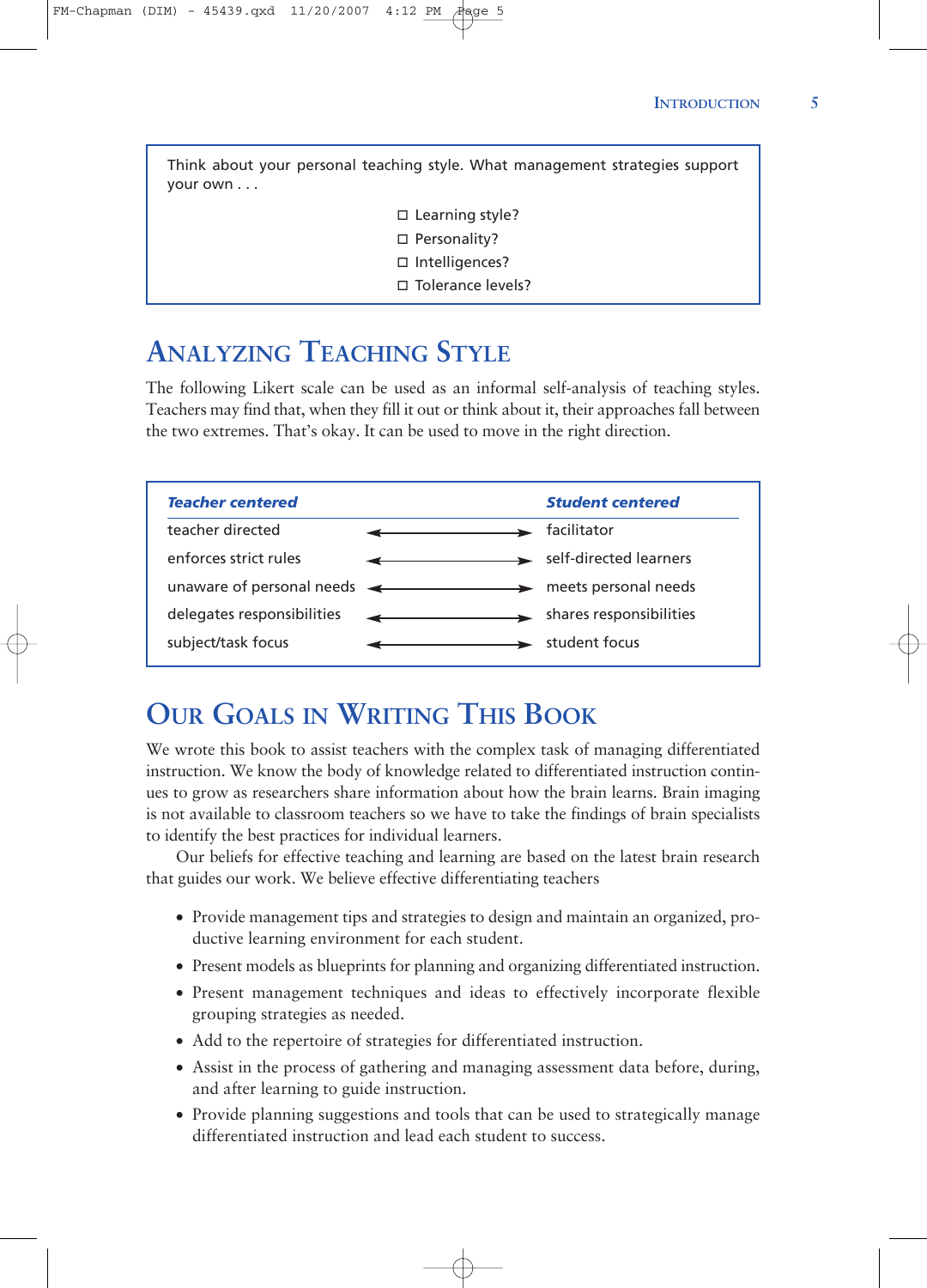We encourage readers to adapt our ideas and suggestions to manage differentiated instruction. Choosing the right hat at the right time to "Put on the Ritz" gives each student optimal learning opportunities.

### **READY FOR THE CHANGE!**

As teachers get comfortable with the idea of differentiation, they need to examine whether they are ready to implement the change within their own classrooms.

Where do you fall in your readiness to make the change in your classroom? Take a look at the following figure and see which describes you. Are you ready for a change?

| <b>Introduction.2</b>   |                                                                                                                                                                                                                                                                                                                                                                                                                                                                                                                                                                                                                                                                       |  |
|-------------------------|-----------------------------------------------------------------------------------------------------------------------------------------------------------------------------------------------------------------------------------------------------------------------------------------------------------------------------------------------------------------------------------------------------------------------------------------------------------------------------------------------------------------------------------------------------------------------------------------------------------------------------------------------------------------------|--|
| <b>Teacher Position</b> | <b>Reactions and Actions Toward Change</b>                                                                                                                                                                                                                                                                                                                                                                                                                                                                                                                                                                                                                            |  |
| Holding back            | $\Box$ You are fearful of the new idea.<br>□ You think, "I don't believe this could ever<br>be for me."<br>$\Box$ You do not perceive differentiation as a<br>valuable use of your time. It would not<br>be worth the time and energy you would<br>need to put into it.<br>$\Box$ You are required to teach using a man-<br>dated program or method. The changes<br>needed to differentiate are out of your<br>control.                                                                                                                                                                                                                                               |  |
| Ready to move forward   | $\Box$ Obtain support with colleagues or other<br>educators who believe in the value of<br>differentiation.<br>$\square$ Examine and appreciate your beliefs and<br>opinions.<br>$\Box$ Confront your fears and barriers to<br>change.<br>$\Box$ Explore and learn about new possibilities.<br>$\Box$ Keep in mind that change comes gradually<br>Begin to change and adjust the instruc-<br>tional techniques and strategies that are<br>in your comfort zone.<br>$\Box$ Ask yourself questions similar to the<br>following:<br>o Which strategies and activities do<br>I want to keep?<br>o What is the easiest adjustment or<br>change I can make to move forward? |  |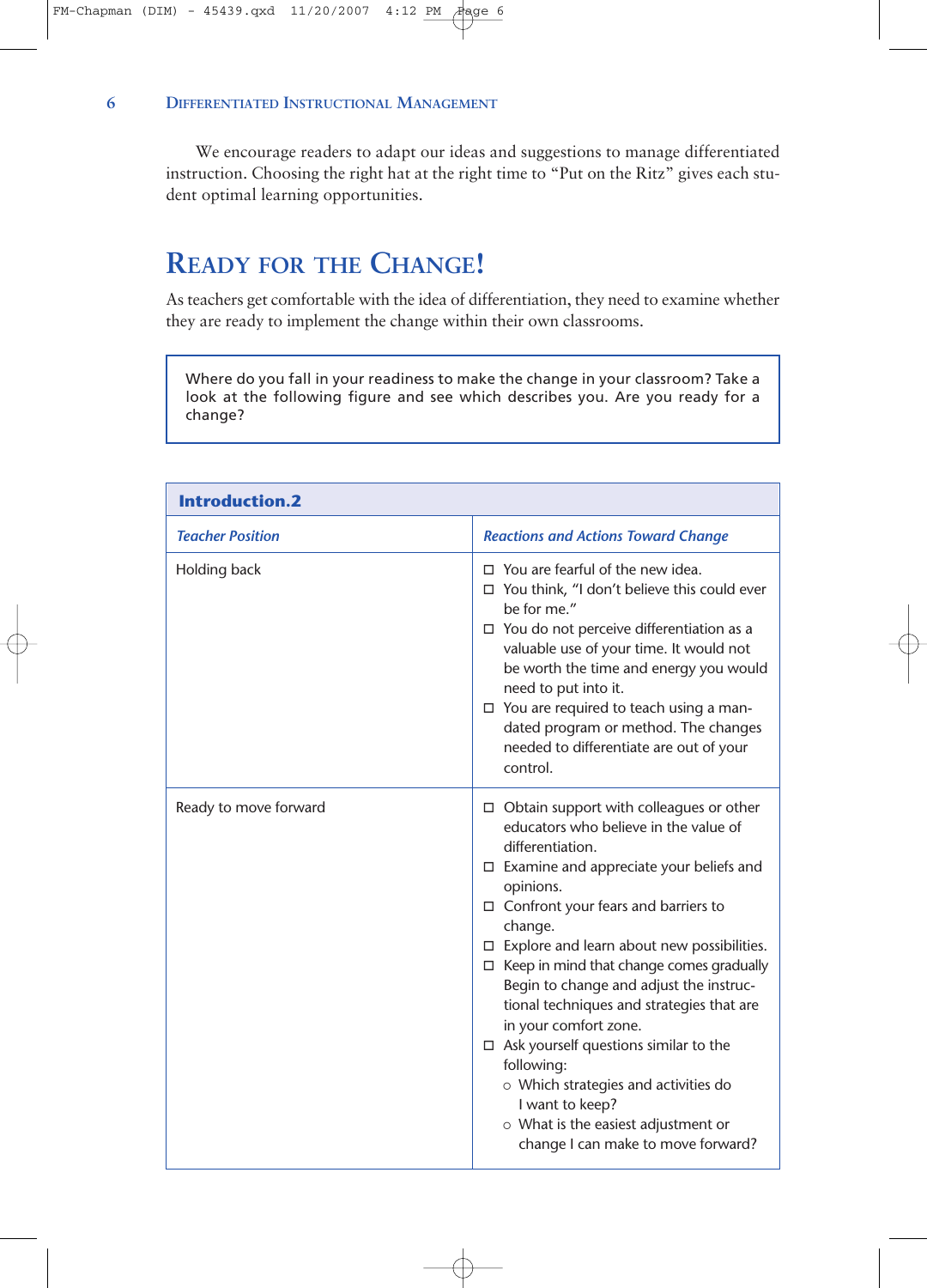## **A PREVIEW OF THE BOOK**

Each strategy, technique, and guideline was carefully selected. The management tips were narrowed to five-star summary statements. We hope they give our readers star power to work smarter, not harder.

This book does not address discipline. As a matter of fact, we avoided this "D" word. We believe that appropriate management strategies minimize and eliminate behavior problems, so we addressed the "D" of differentiation instead.

Below is a chapter-by-chapter description, making it easy for teachers to read through and know what to expect and where to go for specific topic discussions.

#### **Managing the Differentiated Learning Environment**

The environment plays a vital role in what and how much students learn. This chapter explores ways to improve the classroom environment to increase student learning. Both the physical and emotional climate of the room is important to the community of learners who call it home. In this section, teachers will learn to put on their chef's hat in order to cook up a recipe for affective and cognitive success in their classrooms.

#### **Managing Differentiated Models**

When a special activity, event, or unit of study is coming up in a classroom, teachers can pull out their formal planning hats! By choosing the best framework for the instruction, the goals of the lesson will be met in an engaging way, and students will learn.

Teachers are challenged every day to fill in the gaps for the students who do not have the proper background to be ready to learn the standards and the information that will be taught. Students who know the information need to be challenged. This chapter will help teachers know just which model to choose to meet the needs of everyone in their class, so everyone learns every day.

### **Managing Grouping Strategies**

Like the baseball or football coach, a teacher needs to continually assess his or her students' skills, how they're improving, and what they still need to work on. When a teacher puts on a coaching hat, she or he is required to determine how students' needs will best be met. Do they need to work on a specific skill with a small group? Should they work alone to move further ahead while the rest of the class receives additional instruction in an area they have already mastered?

When a teacher remembers to keep grouping flexible and add variety to his or her grouping strategies, students stay engaged in learning. This chapter explores various flexible grouping strategies and discusses how to use them in the classroom, while managing several different activities going on at the same time.

### **Managing Instructional Strategies**

Pulling from their treasure box of hats, teachers have many different choices in how they approach their teaching. This chapter will discuss some of the many varied strategies for meeting the unique needs of the different learners.

Teachers can learn to put on their magician's hat and pull out the perfect strategy to engage all students in the "act" of learning. They will have a classroom of students who are focused and ready to learn. When students are learning in appropriate leveled activities, they learn happily.